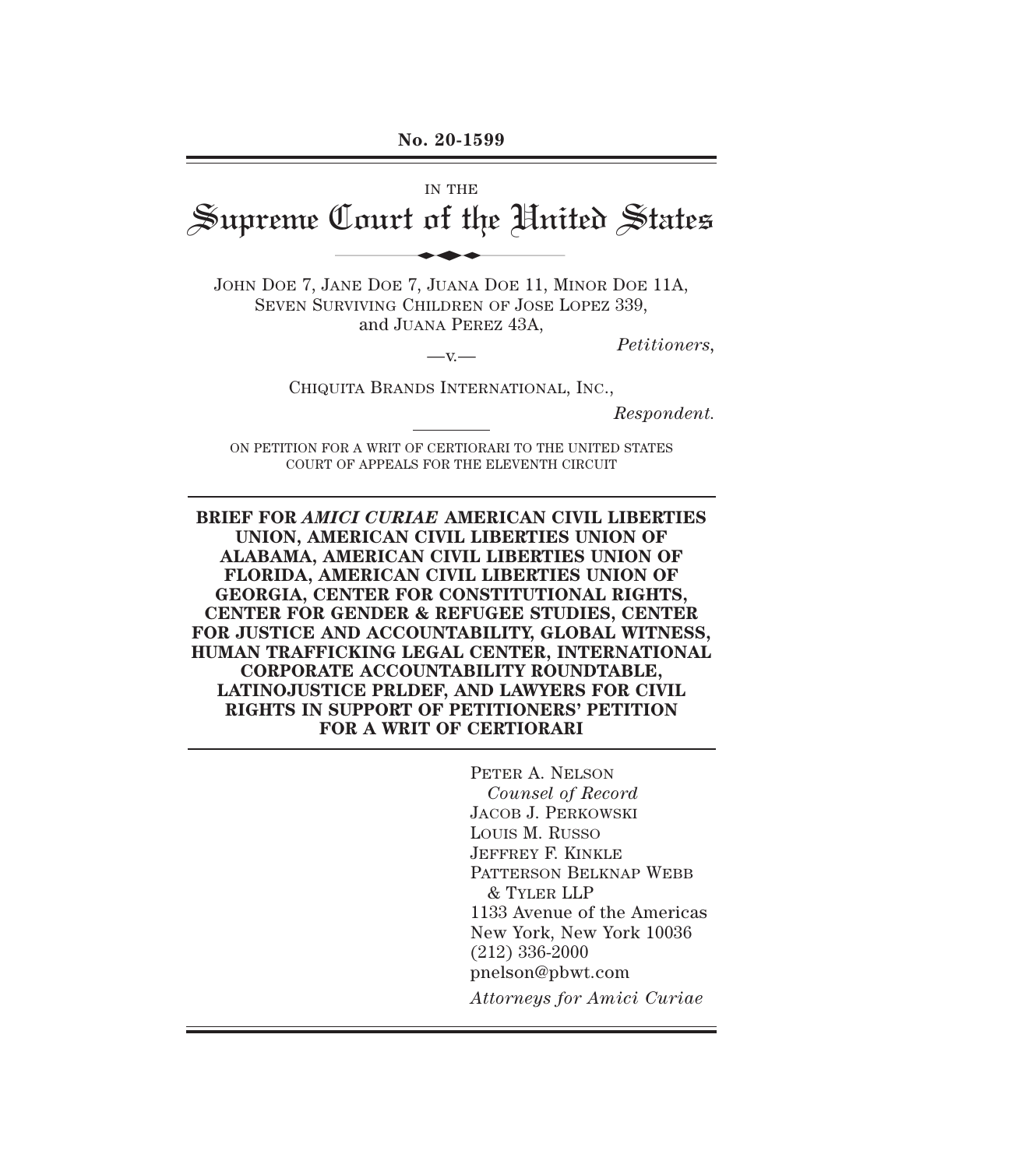# **TABLE OF CONTENTS**

# Page

| Pseudonymity and Confidentiality Are Critical<br>I.<br>to Human and Civil Rights Plaintiffs, and<br><b>Undermining Those Privacy Protections Will</b><br>Have a Chilling Effect on Human and Civil |
|----------------------------------------------------------------------------------------------------------------------------------------------------------------------------------------------------|
| The Eleventh Circuit's Decision Creates<br>H.<br>Significant Uncertainty for Litigants with<br>Confidentiality Concerns and Does Not<br>Promote Judicial Economy 12                                |
|                                                                                                                                                                                                    |

 $\omega\omega$  ,  $\omega$  ,  $\omega$  ,  $\omega$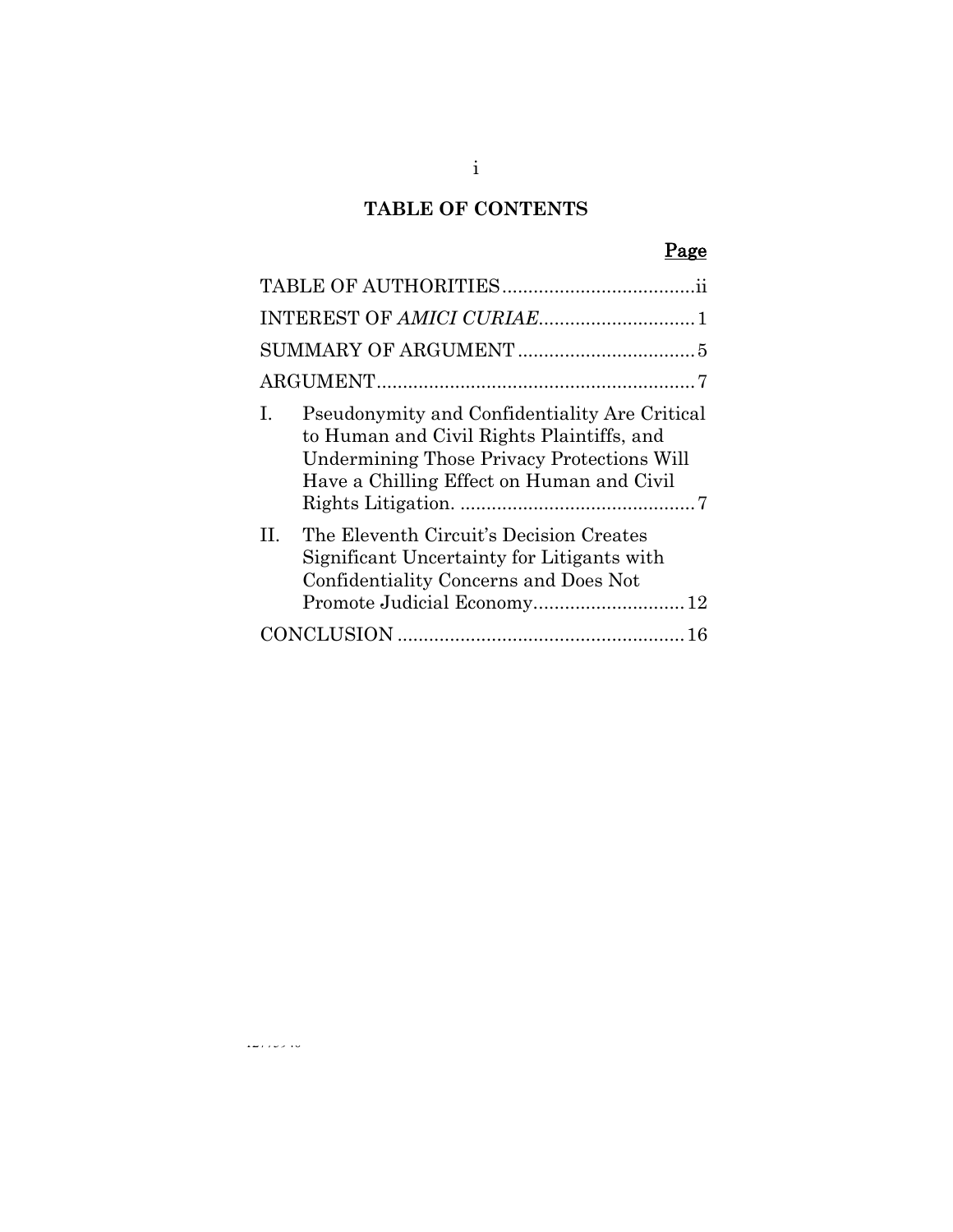## **TABLE OF AUTHORITIES**

# Page

# **Cases**

| <i>Adoptive Couple v. Baby Girl,</i>                      |
|-----------------------------------------------------------|
| City of San Diego v. Roe,                                 |
| Doe v. Constant,                                          |
| Doe v. Hood,<br>16-cv-00789, 2017 WL 2408196 (S.D.        |
| Doe v. Jindal,                                            |
| Doe v. Pittsylvania County,                               |
| Doe v. Rafael Saravia,<br>348 F. Supp. 2d 1112 (E.D. Cal. |
| Doe v. Unocal,                                            |
| FTC v. AbbVie Products LLC,                               |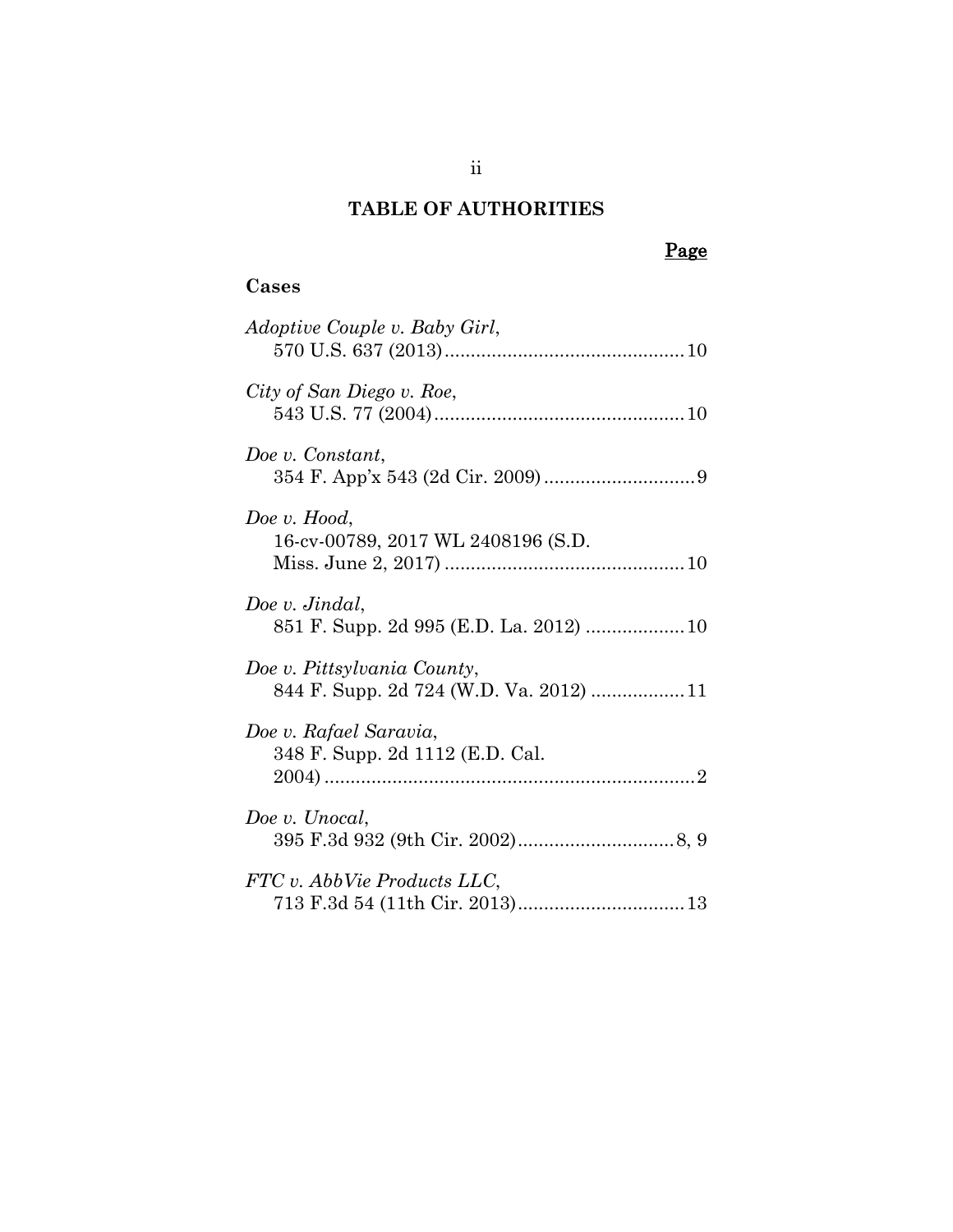## **TABLE OF AUTHORITIES (continued)**

# Page

| <i>Hispanic Interest Coalition of Alabama</i><br>v. Bentley,<br>691 F.3d 1236 (11th Cir. 2012) 10 |
|---------------------------------------------------------------------------------------------------|
| Honig v. Doe,                                                                                     |
| Kadic v. Karadzic,                                                                                |
| Plyler v. Doe,                                                                                    |
| Roe v. Howard,                                                                                    |
| Roe v. Wade,                                                                                      |
| Santa Fe Indep. Sch. Dist. v. Doe,                                                                |
| School District of Abington Township v.<br>Schempp,                                               |
| Xuncax v. Gramajo,                                                                                |
| <b>Statutes</b>                                                                                   |
|                                                                                                   |

## iii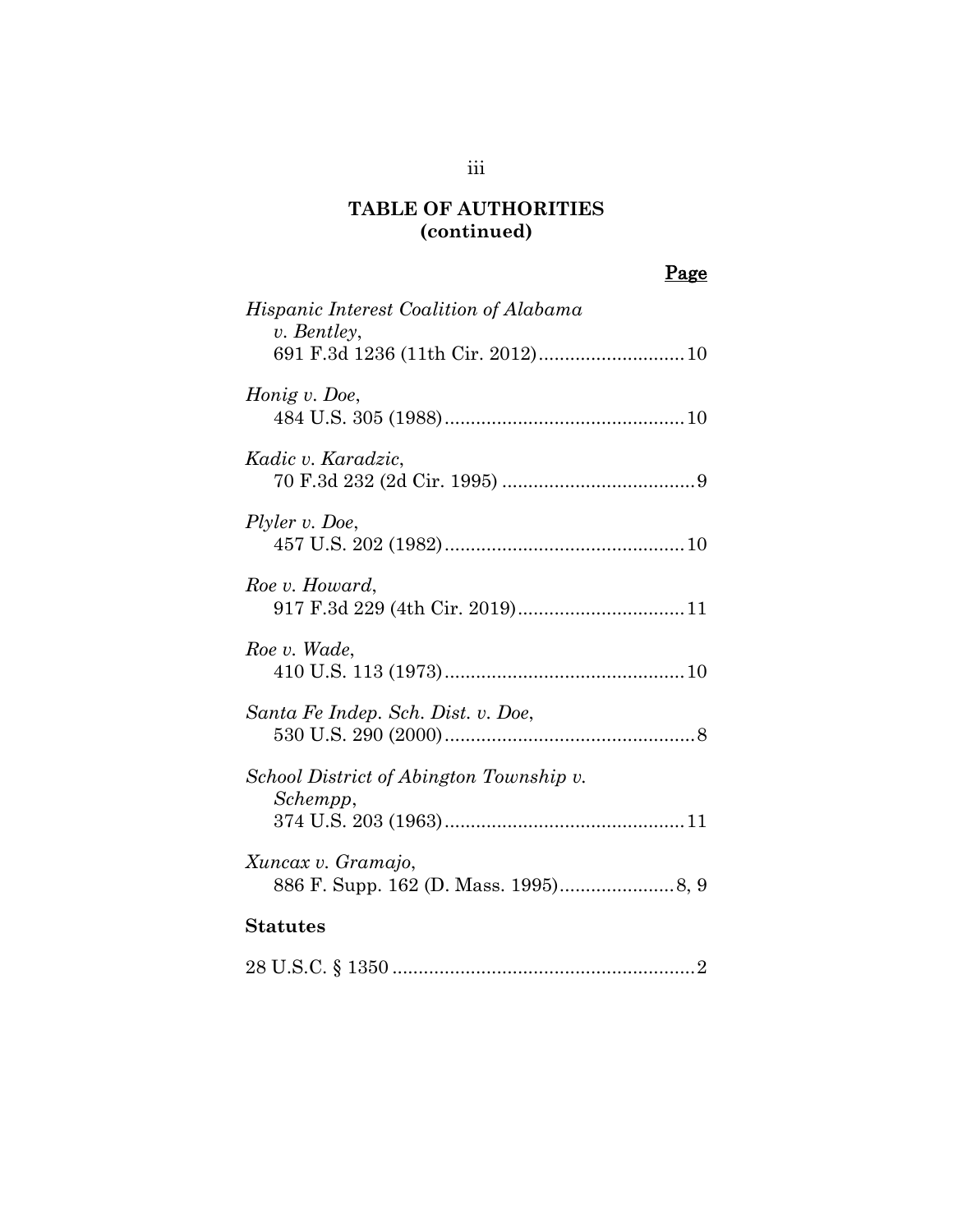## **TABLE OF AUTHORITIES (continued)**

# Page

# **Other Authorities**

| Armin Rosencranz et al., Doe v. Unocal:      |
|----------------------------------------------|
| <b>Holding Corporations Liable For</b>       |
| Human Rights Abuses On Their                 |
|                                              |
| Benjamin P. Edwards, When Fear Rules         |
| In Law's Place: Pseudonymous                 |
| Litigation As a Response to                  |
| <i>Systematic Intimidation, 20 Va. J.</i>    |
|                                              |
|                                              |
| Jayne S. Ressler, #Worstplaintiffever:       |
| Popular Public Shaming and                   |
| <i>Pseudonymous Plaintiffs</i> , 84 Tenn.    |
|                                              |
| Jed Greer, Plaintiff Pseudonymity and        |
| The Alien Tort Claims Act: Questions         |
| and Challenges, 32 Colum. Hum.               |
|                                              |
| Joan Steinman, <i>Public Trial</i> ,         |
| Pseudonymous Parties: When Should            |
| Litigants Be Permitted to Keep Their         |
| <i>Identities Confidential</i> , 37 Hastings |
|                                              |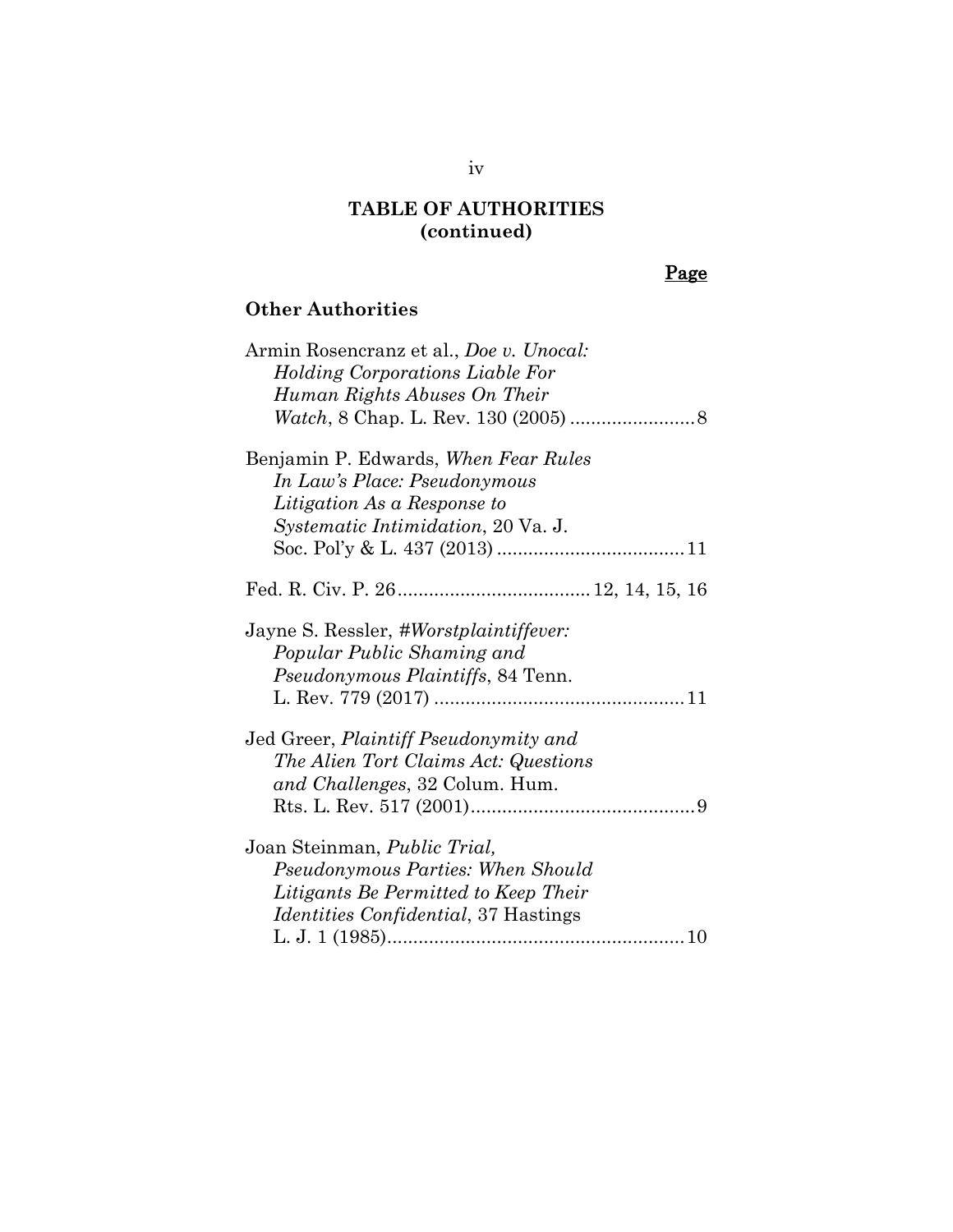## **TABLE OF AUTHORITIES (continued)**

# Page

| Kevin C. McMunigal, Of Causes and     |  |
|---------------------------------------|--|
| Clients: Two Tales of Roe v. Wade, 47 |  |
|                                       |  |
|                                       |  |

Supreme Court Rule 37.2(a) ......................................[.1](#page-6-1)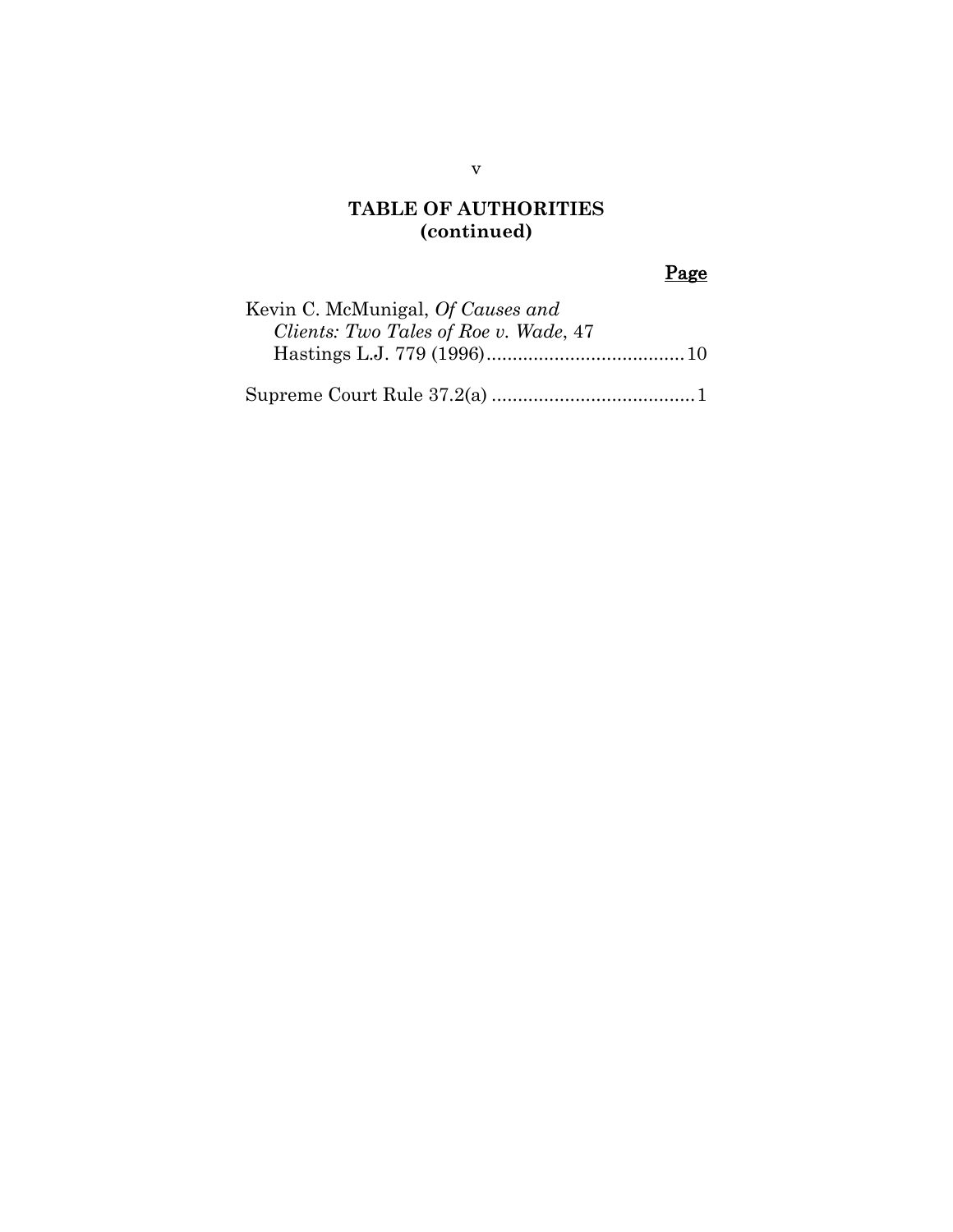#### **INTEREST OF** *AMICI CURIAE*[1](#page-6-2)

<span id="page-6-0"></span>*Amici Curiae* American Civil Liberties Union ("ACLU"), ACLU of Alabama, ACLU of Florida, ACLU of Georgia, Center for Constitutional Rights, Center for Gender & Refugee Studies, Center for Justice and Accountability, Global Witness, Human Trafficking Legal Center, International Corporate Accountability Roundtable, LatinoJustice PRLDEF, and Lawyers for Civil Rights are organizations with extensive experience litigating, documenting, campaigning, and advocating for people or groups who face the threat of violence for defending their human and civil rights.

The American Civil Liberties Union ("ACLU") is a nationwide, non-profit, non-partisan organization with approximately 1.75 million members, dedicated to protecting the fundamental liberties and basic civil rights guaranteed by the U.S. Constitution and our nation's civil rights laws. The ACLU of Alabama, Georgia, and Florida are statewide affiliates of the national ACLU. The ACLU and its statewide affiliates often seek pseudonymity for plaintiffs seeking redress for violations of fundamental liberties and basic civil rights.

<span id="page-6-2"></span><span id="page-6-1"></span><sup>&</sup>lt;sup>1</sup> All counsel of record received timely notice of the intent to file this amicus brief under Supreme Court Rule 37.2(a), and all parties have consented in writing to its filing. *Amici* and their counsel have authored the entirety of this brief, and no person other than *amici* or their counsel has made a monetary contribution to the preparation or submission of this brief.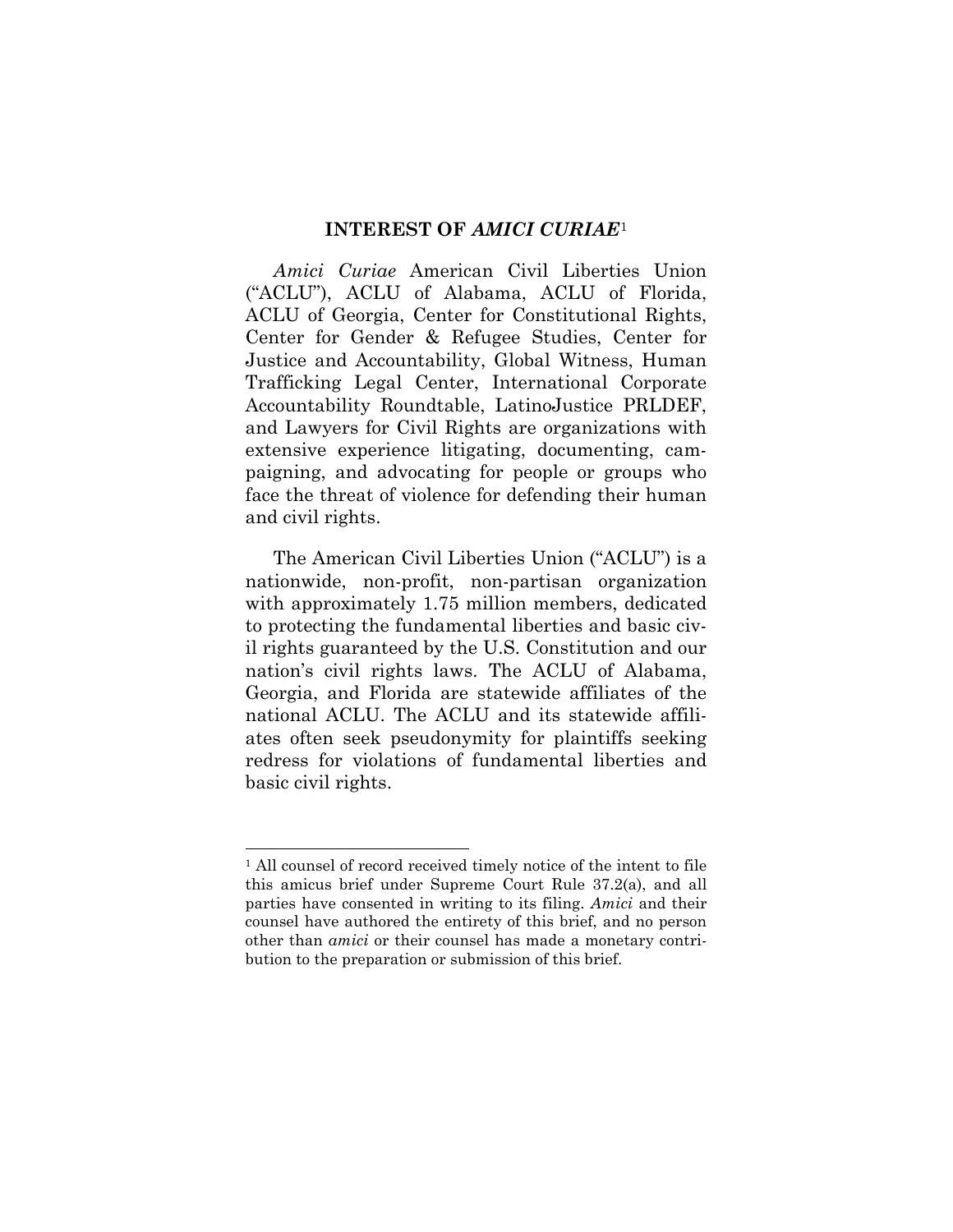The Center for Constitutional Rights ("CCR") is a national non-profit legal and educational organization dedicated to advancing and protecting the rights guaranteed by the United States Constitution and international human rights law. Founded in 1966, CCR has a long history of litigating cases on behalf of those with the fewest protections and least access to legal resources, including numerous landmark civil and human rights cases fighting for survivors of human rights atrocities, for immigrants' rights, and for racial justice. CCR has represented numerous individual litigants, including asylum seekers, individuals seeking damages from human rights abusers and individuals challenging the constitutionality of sex offender registries, who proceeded under pseudonyms as the only means to ensure their safe access to justice.

The Center for Justice and Accountability ("CJA") is a U.S.-based human rights organization dedicated to deterring torture, crimes against humanity, extrajudicial killings, and other serious human rights abuses. Through high-impact litigation, CJA holds perpetrators of abuses accountable and seeks truth, justice, and redress for survivors. Since its founding in 1998, CJA has represented survivor-plaintiffs in numerous lawsuits filed in federal courts under the Alien Tort Statute (ATS), 28 U.S.C. § 1350, and the Torture Victim Protection Act (TVPA), 28 U.S.C. § 1350 note, including *Doe v. Rafael Saravia*, 348 F. Supp. 2d 1112 (E.D. Cal. 2004) (for the assassination of Saint Oscar Romero).

<span id="page-7-1"></span><span id="page-7-0"></span>The Center for Gender & Refugee Studies ("CGRS") advances protections for asylum seekers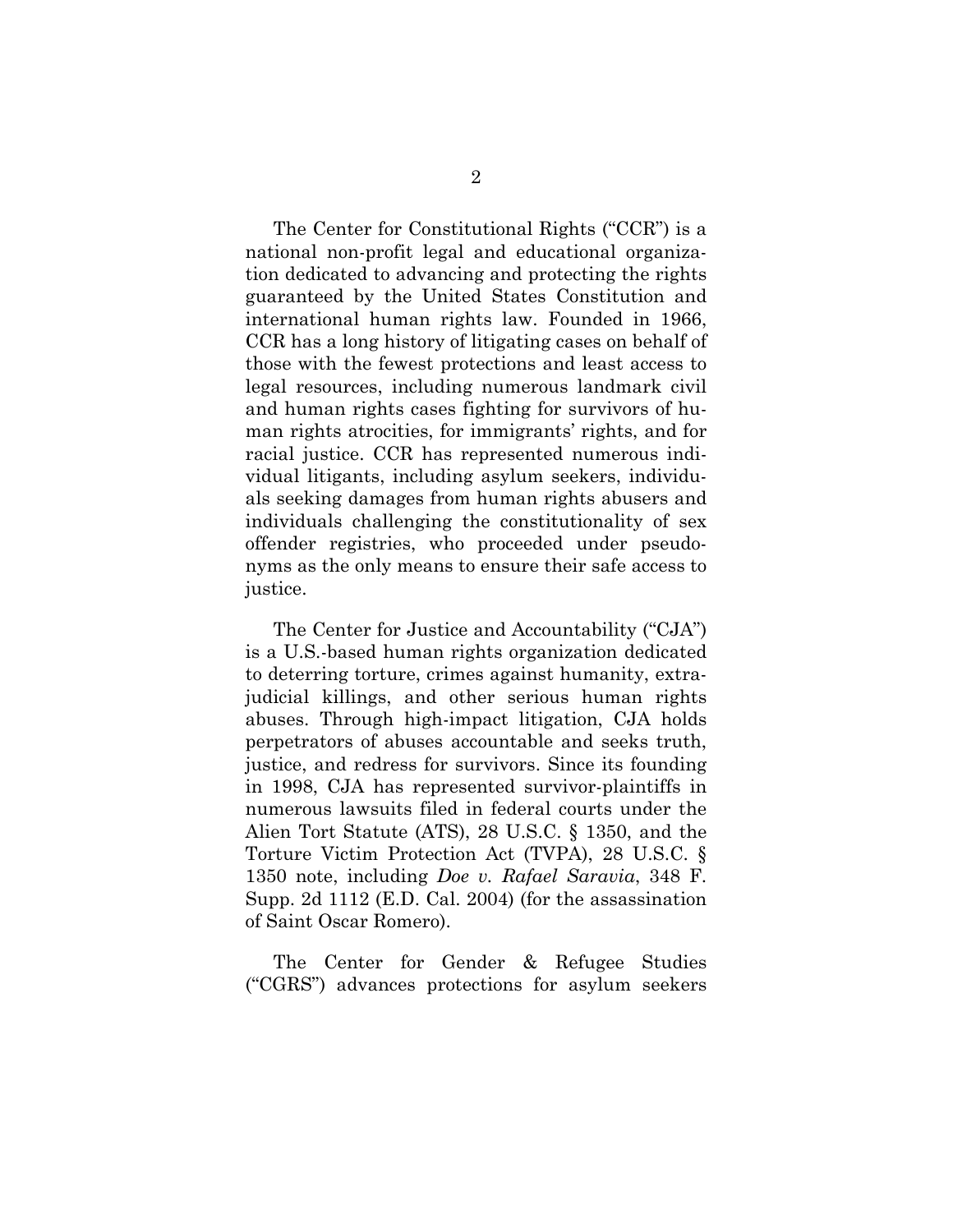through litigation, scholarship, and development of policy recommendations, and addresses the root causes of persecution through documentation of and accountability for human rights abuses. CGRS has submitted briefs, as amicus or counsel of record regarding asylum and related humanitarian claims before the Supreme Court and in nearly every court of appeals and has a strong interest in the questions under consideration that implicate fundamental protections for survivors of human rights violations in U.S. courts.

Global Witness is an international non-profit organization working to end environmental and human rights abuses driven by the exploitation of natural resources and corruption in the global political and economic system. As part of those efforts, Global Witness conducts investigations and reports and campaigns on behalf of frontline land and environmental defenders around the world who face reprisals and killings for defending their human rights.

The Human Trafficking Legal Center (the "Center") is a non-profit organization dedicated to helping survivors obtain justice. Since its inception in 2012, the Center has trained more than 3,400 attorneys at top law firms across the country to handle civil trafficking cases pro bono, connected more than 260 individuals with pro bono representation, and educated over 16,000 community leaders on victims' rights. The Center advocates for justice for all victims of human trafficking.

The International Corporate Accountability Roundtable ("ICAR") harnesses the collective power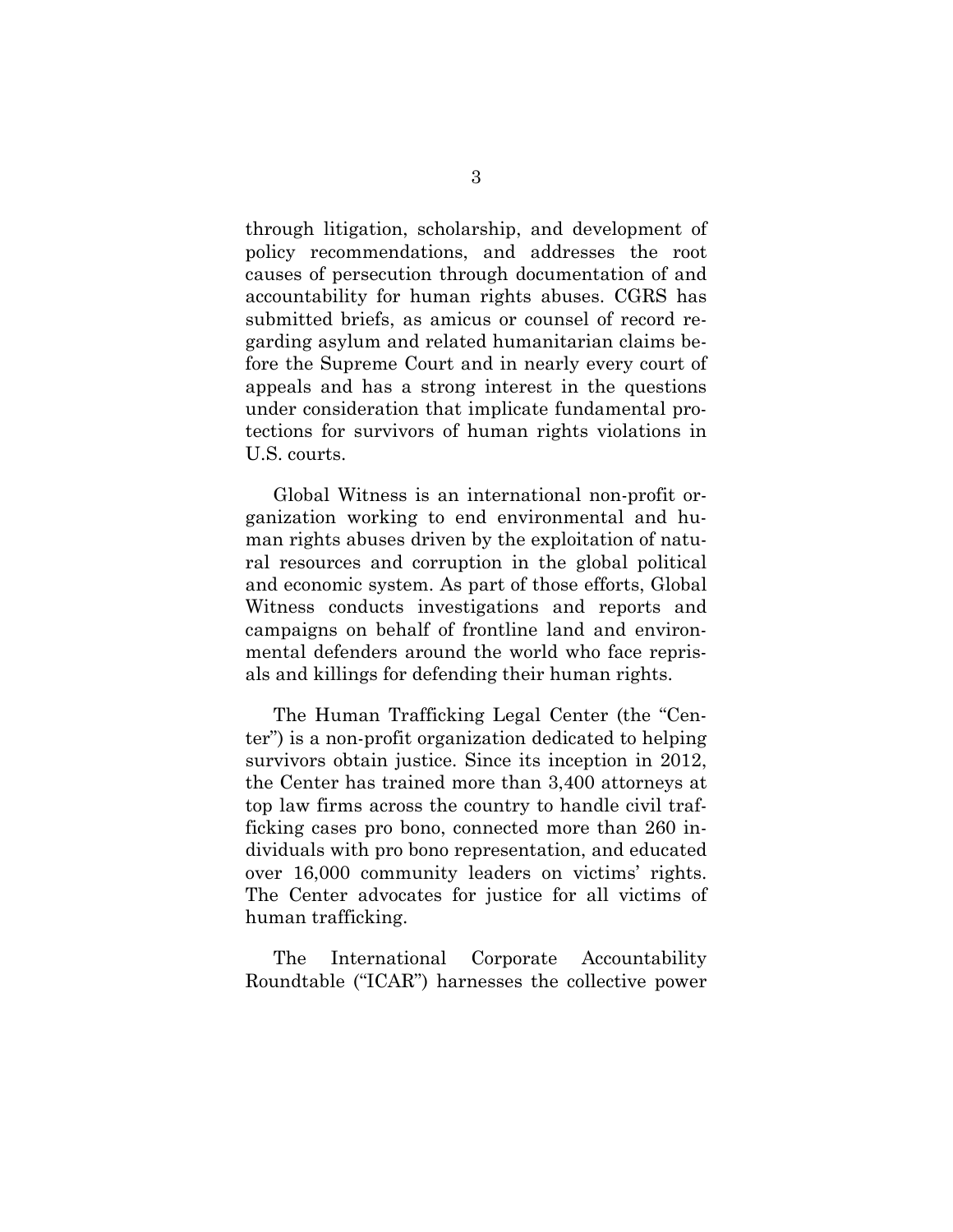of progressive organizations to push governments to create and enforce rules over corporations that promote human rights and reduce inequality. ICAR's membership is composed of 40 human rights, environmental, labor, and development organizations. ICAR serves as a leader and the coordinator of the Protect the Protest Task Force.

LatinoJustice PRLDEF ("LatinoJustice"), formerly known as the Puerto Rican Legal Defense & Education Fund, is a national civil rights organization that has defended the constitutional rights and equal protection of all Latinos under the law. LatinoJustice's continuing mission is to promote the civic participation of the greater pan-Latino community in the United States, to cultivate Latino community leaders, and to engage in and support law reform litigation across the country addressing criminal justice, education, employment, fair housing, immigrants' rights, language rights, redistricting and voting rights. During its 49-year history, LatinoJustice has successfully litigated numerous cases in state and federal courts across the country challenging discriminatory and retaliatory employment workplace practices targeting Latina/o immigrant workers, as well as policing and law enforcement practices racially profiling Latinos. LatinoJustice has represented numerous immigrant workers and Latino motorists seeking damages from law enforcement agencies who proceeded under pseudonyms as the only means to ensure their safe access to justice.

Lawyers for Civil Rights ("LCR") is a non-profit, non-partisan organization that fosters equal opportunity and fights discrimination on behalf of people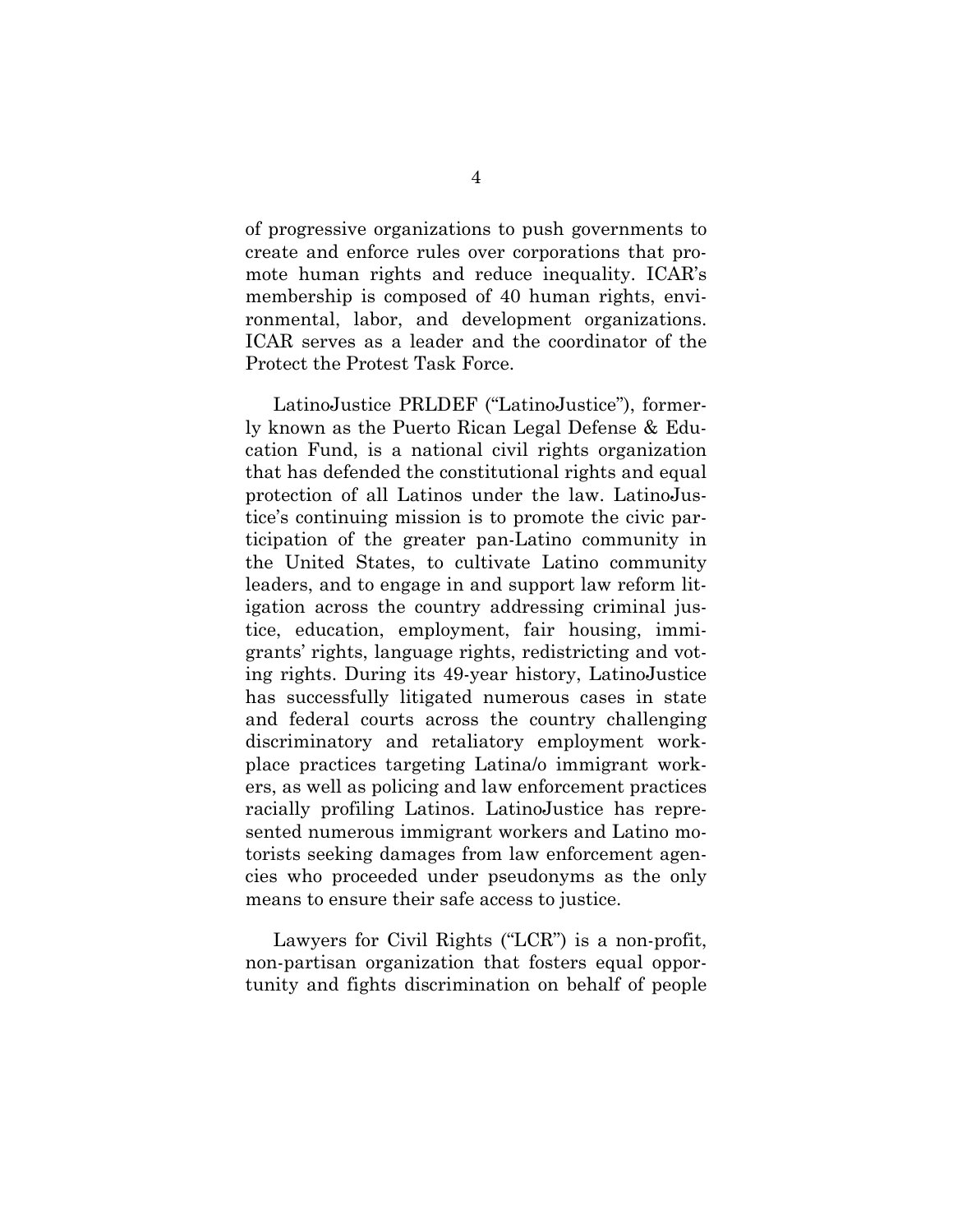of color and immigrants. LCR engages in creative and courageous legal action, education, and advocacy in collaboration with law firms and community partners. LCR handles major law reform cases as well as legal matters on behalf of individuals.

*Amici* have a substantial interest in this case, which will have a significant chilling effect on litigants who seek redress in judicial fora for human and civil rights violations. Many individuals represented by *Amici* face serious risks of reprisal for participating in litigation unless they can reliably protect their identities through pseudonymity and confidential treatment of their personal information. The Eleventh Circuit's decision here creates considerable uncertainty around these critical privacy protections. This brief provides the unique perspective of *Amici* on the importance of consistent standards concerning the availability of pseudonymity and the reliability of stipulated protective orders.

### **SUMMARY OF ARGUMENT**

<span id="page-10-0"></span>Many victims of human and civil rights violations rely on pseudonymity and stipulated protective orders to minimize the risk of retaliation for their efforts to hold their wrongdoers accountable. Without these protections, many such victims would be unwilling to pursue litigation, depriving them—and the public—of important opportunities to seek justice, reaffirm the rule of law, and bring about necessary social change.

In this case, the Eleventh Circuit affirmed the district court's decision to modify a purportedly stip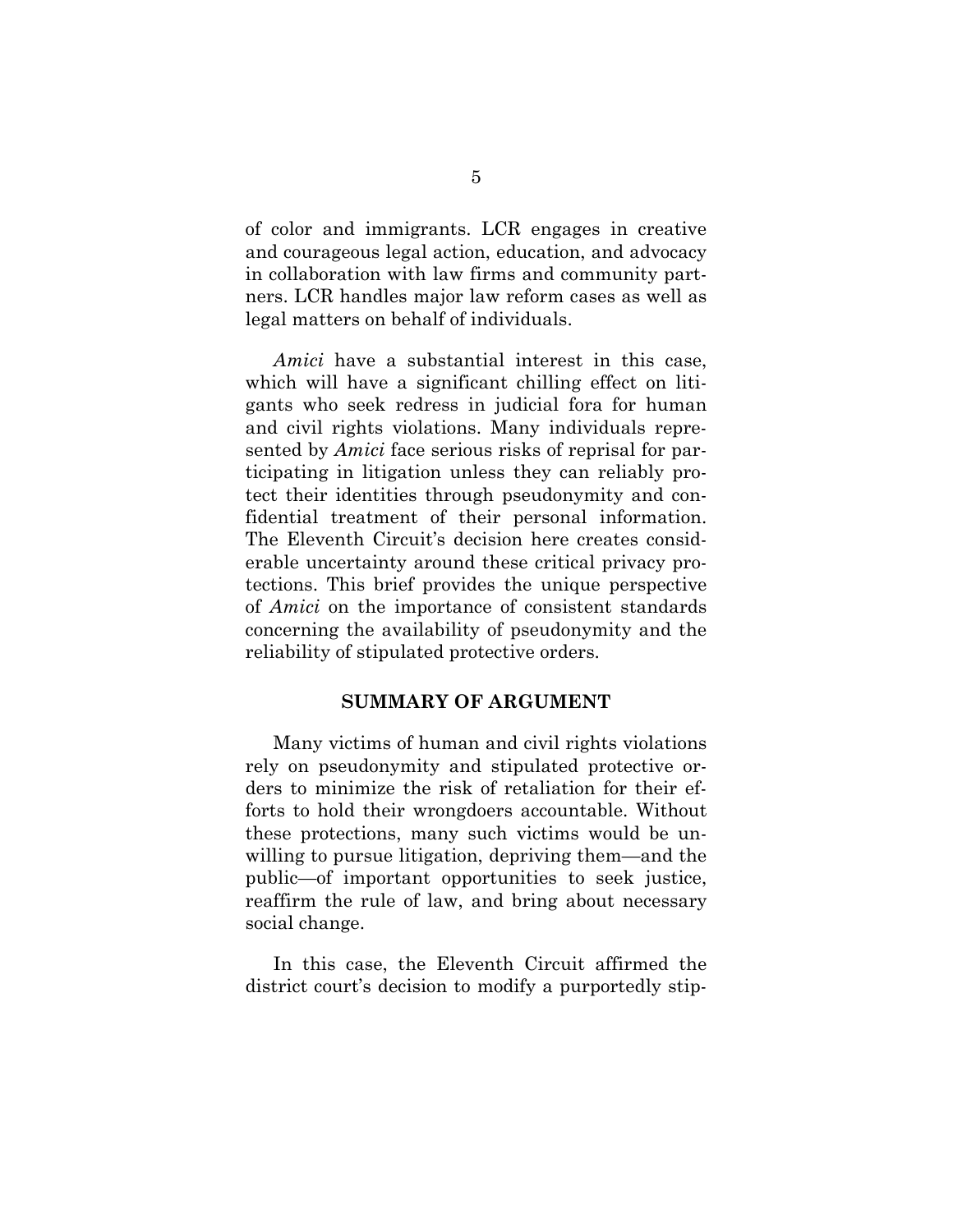ulated protective order and strip certain plaintiffs of their pseudonymity and confidentiality protections after years of litigation. It did so without requiring the moving party to show good cause or without even considering the plaintiffs' reliance on the protective order. The Court must consider and reject the Eleventh Circuit's erroneous decision for two reasons.

First, by making it easy for parties to a stipulated protective order to modify the order—without the burden of justifying the change and irrespective of the other party's reliance on the protections the order afforded—the Eleventh Circuit's decision is likely to have a serious chilling effect on future human and civil rights litigation. There are numerous examples in our jurisprudence of important rights being vindicated through litigation that the plaintiffs pursued pseudonymously, and there are many unfortunate examples in which plaintiffs suffered harms arising from the public disclosure of their identities. The Eleventh Circuit's decision sets a dangerous precedent that will likely result in victims of human and civil rights abuses being forced out of court by intimidation and fear of reprisal—an intolerable outcome in our justice system.

Second, by assuming district courts enter stipulated protective orders without finding good cause to do so, the Eleventh Circuit's decision eliminates the burden on parties seeking to modify stipulated protective orders. Not only does this decision exacerbate a circuit split on this issue—as Petitioners explain in their petition—but it also creates perverse incentives for parties to stipulate to protections and later seek strategic modifications to intimidate or harass their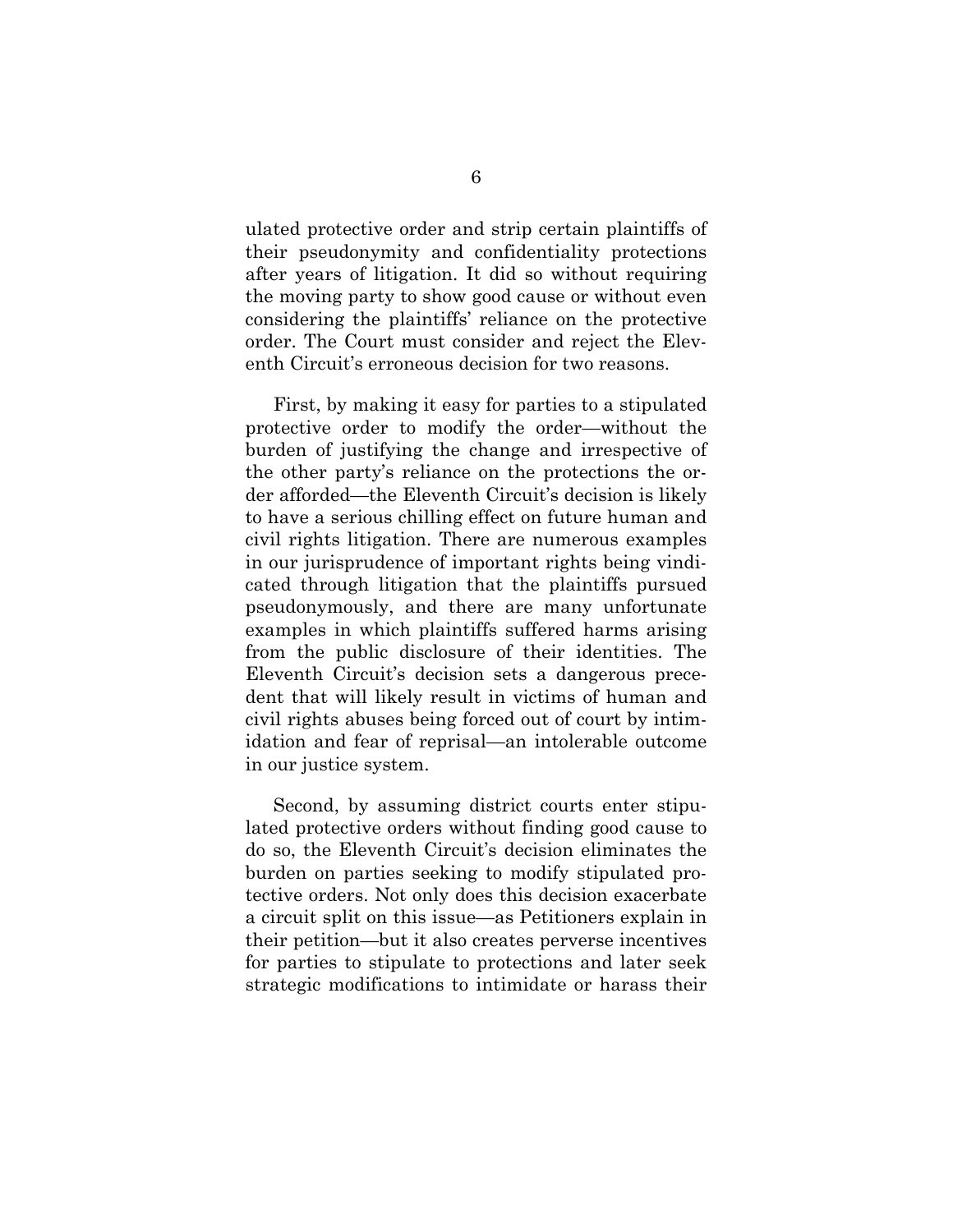adversaries; undermines judicial economy by encouraging parties to litigate protective orders in lieu of stipulating; and impairs plaintiffs' ability to conduct reliable risk-reward assessments when deciding whether to litigate despite the risk of retaliation. The stakes are extraordinarily high in this matter, and the need for clarity on this issue is urgent: in this and other human and civil rights litigation, lives literally hang in the balance. The uncertainty engendered by the Eleventh Circuit's decision in this case will also cast a large shadow over future human and civil rights litigation, because potential litigants will no longer be able to rely on court-ordered privacy safeguards.

This case presents this Court with a straightforward opportunity to resolve a circuit split and restore fairness to the process of modifying a protective order. The Court should grant certiorari and set a uniform standard for modifying protective orders that will ensure that litigants can rely on their protections—irrespective of whether the parties stipulate to their terms—and that the party seeking the modification bears the burden of justifying the change.

#### **ARGUMENT**

<span id="page-12-1"></span><span id="page-12-0"></span>**I. Pseudonymity and Confidentiality Are Critical to Human and Civil Rights Plaintiffs, and Undermining Those Privacy Protections Will Have a Chilling Effect on Human and Civil Rights Litigation.**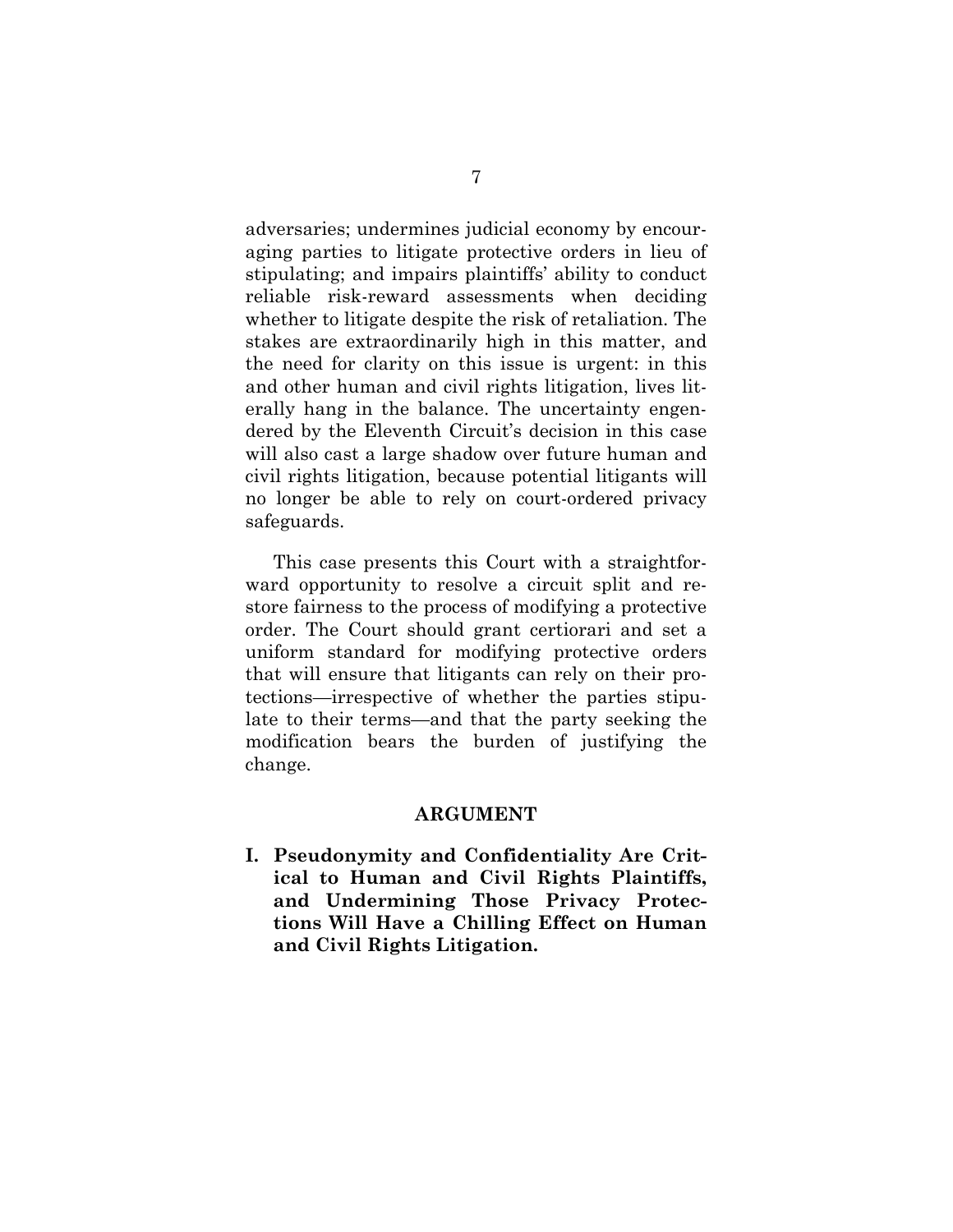<span id="page-13-1"></span>Plaintiffs in human and civil rights litigation often depend on pseudonymity and confidentiality protections to ensure their safety from threats of reprisal. These protections increase the likelihood that issues are "addressed on their merits, and not on the basis of intimidation or harassment of the participants on either side." *Santa Fe Indep. Sch. Dist. v. Doe*, 530 U.S. 290, 294 n.1 (2000) (Stevens, J.). Many plaintiffs would forego litigating meritorious claims rather than risk public disclosure of their names or other sensitive personal information.

<span id="page-13-0"></span>Our jurisprudence is replete with important human rights rulings that would not have been possible without such privacy protections. For example, in *Doe v. Unocal*, 395 F.3d 932 (9th Cir. 2002), *vacated,* 395 F.3d 978 (9th Cir. 2003), Burmese villagers who were subjected to human rights abuses by the Burmese government, in which Unocal was allegedly complicit, were allowed to litigate pseudonymously. The *Unocal* case settled, but only after the pseudonymous plaintiffs achieved a significant ruling permitting plaintiffs to sue private corporations under the Alien Tort Statute ("ATS"). *See* Armin Rosencranz et al., *Doe v. Unocal: Holding Corporations Liable For Human Rights Abuses On Their Watch*, 8 Chap. L. Rev. 130, 135 (2005).

<span id="page-13-3"></span><span id="page-13-2"></span>Similarly, in *Xuncax v. Gramajo*, 886 F. Supp. 162 (D. Mass. 1995), an ATS case against the former Guatemalan Minister of Defense, a plaintiff who was permitted to proceed pseudonymously set an important human rights precedent that individuals can be liable for "command responsibility" under the ATS. *Id.* at 169–70, 172–73. Courts rarely question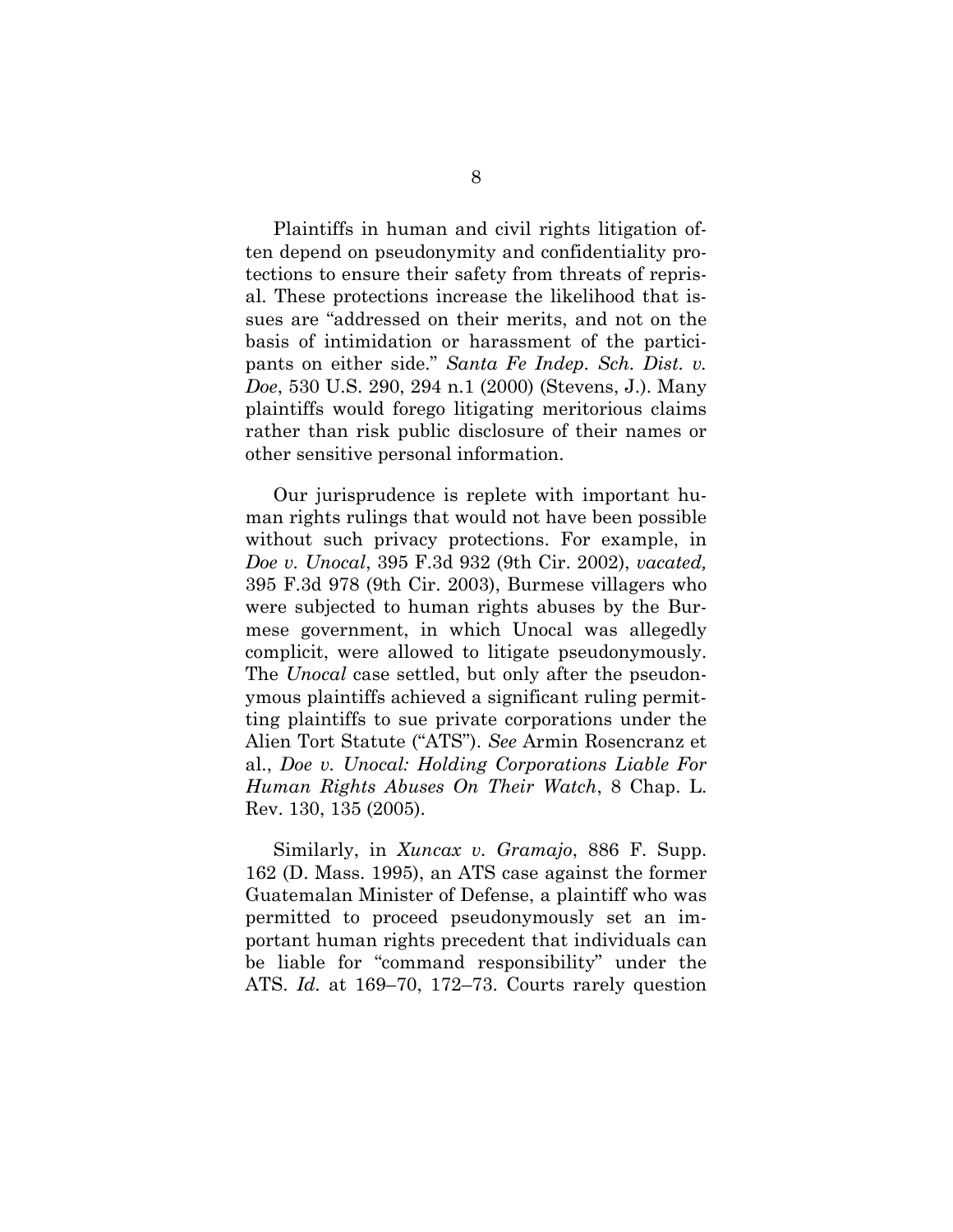<span id="page-14-4"></span><span id="page-14-3"></span><span id="page-14-1"></span>"the legitimacy of plaintiffs' fears or den[y] them anonymity from the public" in cases like *Unocal* and *Xuncax*, which involve military power or terrorism. *See* Jed Greer, *Plaintiff Pseudonymity and The Alien Tort Claims Act: Questions and Challenges*, 32 Colum. Hum. Rts. L. Rev. 517, 529 (2001).

<span id="page-14-2"></span><span id="page-14-0"></span>In fact, pseudonymity is the norm when litigants seek to vindicate human rights violations involving armed conflict, terrorism, and death squads. For example, in *Kadic v. Karadzic*, 70 F.3d 232 (2d Cir. 1995), a group of plaintiffs was permitted to proceed pseudonymously in litigating allegations of genocide by the president of a self-proclaimed Bosnian-Serb republic during the breakup of the former Yugoslavia, helping define the scope of the ATS in relation to non-state actors in the process. The same was true of the plaintiffs in *Doe v. Constant*, 354 F. App'x 543 (2d Cir. 2009), who pseudonymously litigated allegations that the Haitian paramilitary organization founded by the defendant "worked in concert with the Haitian military to terrorize and repress the civilian population." *Id.* at 545–46. The anonymous plaintiffs in *Constant* were ultimately successful in litigating their claims and the judgment marks the first time that anyone had been held accountable for the devastating state-sponsored campaign of rape and terror in Haiti that destroyed countless families. Cases like these highlight the importance of permitting pseudonymous litigation when parties allege violent breaches of international law. Plaintiffs—with good reason—fear that the people or organizations they have accused of committing crimes against humanity may seek vengeance against them and their families for bringing those crimes to light.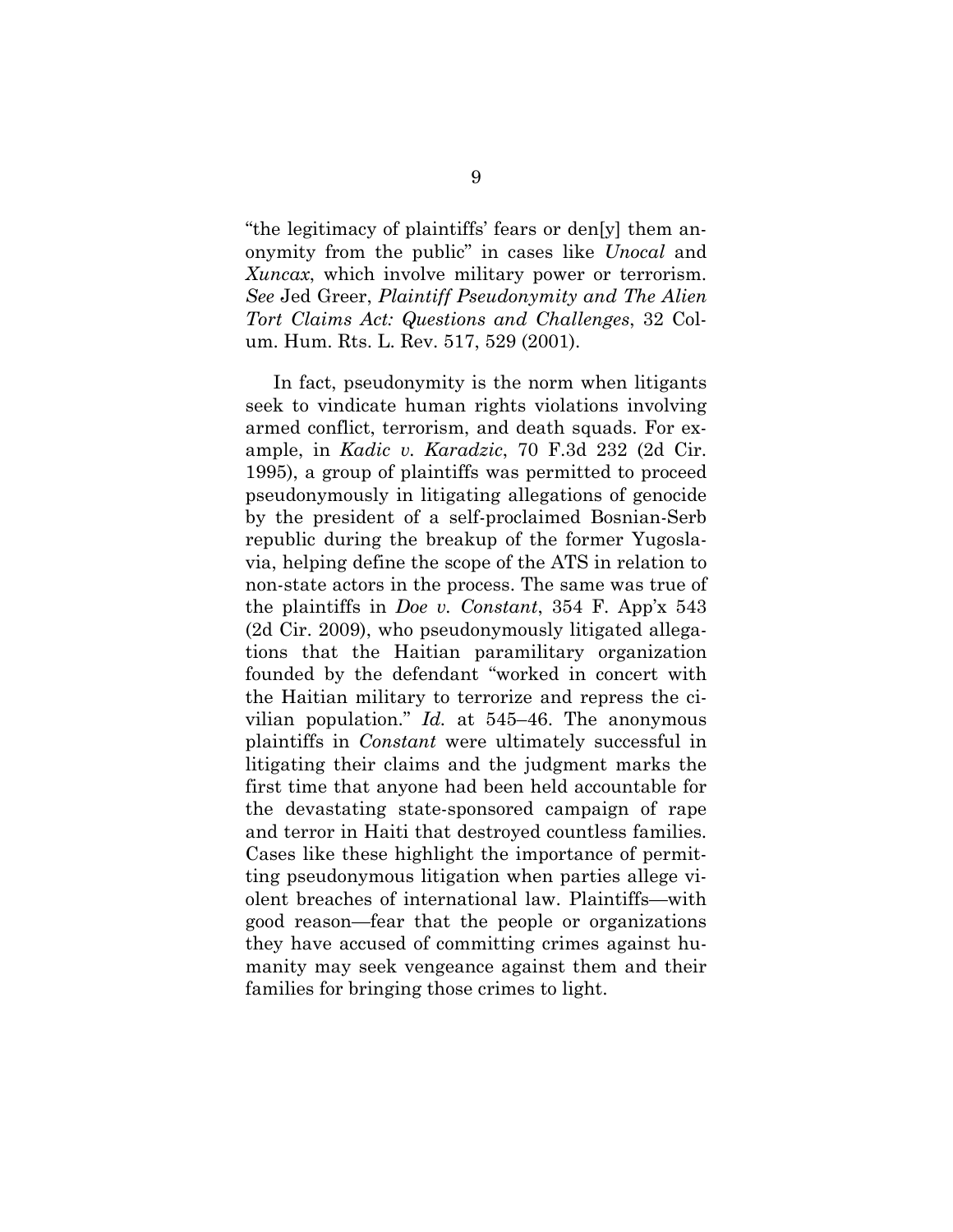<span id="page-15-7"></span><span id="page-15-3"></span><span id="page-15-2"></span>Proceeding pseudonymously is also essential in litigation concerning politically sensitive or intensely personal subject matter. *See, e.g.*, *Roe v. Wade*, 410 U.S. 113 (1973) (concerning a pregnant woman's choice whether to have an abortion); *see also Doe v. Hood*, 16-cv-00789, 2017 WL 2408196 (S.D. Miss. June 2, 2017) (permitting litigants challenging Mississippi's "Unnatural Intercourse" and sex offender registration law to proceed pseudonymously); *Doe v. Jindal*, 851 F. Supp. 2d 995 (E.D. La. 2012) (pseudonymous litigants successfully challenged Louisiana's Crime Against Nature by Solicitation Statute as unconstitutional). In cases like *Roe v. Wade*, courts generally permit plaintiffs to proceed pseudonymously because the litigations involve "highly sensitive, personal issues and the plaintiff desires to engage in prohibited conduct." Kevin C. McMunigal, *Of Causes and Clients: Two Tales of Roe v. Wade*, 47 Hastings L.J. 779, 800 (1996) (citing Joan Steinman, *Public Trial, Pseudonymous Parties: When Should Litigants Be Permitted to Keep Their Identities Confidential*, 37 Hastings L. J. 1 (1985)).

<span id="page-15-9"></span><span id="page-15-8"></span><span id="page-15-6"></span><span id="page-15-5"></span><span id="page-15-4"></span><span id="page-15-1"></span><span id="page-15-0"></span>A wide array of important human and civil rights litigation touching on myriad other issues has involved pseudonymous plaintiffs. *See, e.g.*, *Adoptive Couple v. Baby Girl*, 570 U.S. 637 (2013) (challenge to adoption notification); *City of San Diego v. Roe*, 543 U.S. 77 (2004) (police officer's challenge to termination of employment); *Honig v. Doe*, 484 U.S. 305 (1988) (challenge to policy of excluding disabled children from classroom for dangerous or disruptive conduct); *Plyler v. Doe*, 457 U.S. 202 (1982) (challenge to exclusion of undocumented persons from public schools); *see also, e.g.*, *Hispanic Interest Coalition of*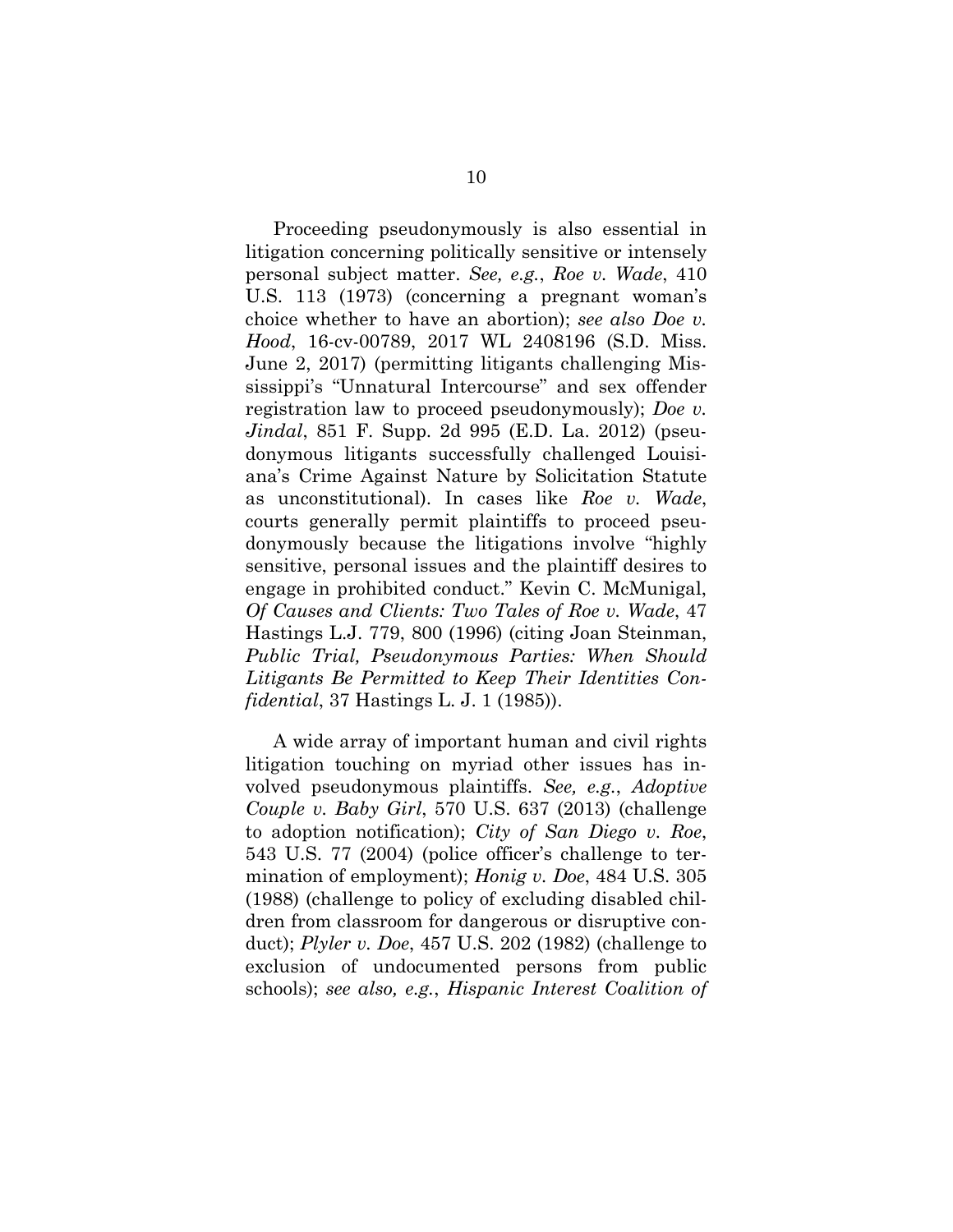<span id="page-16-1"></span>*Alabama v. Bentley*, 691 F.3d 1236, 1247 n.8 (11th Cir. 2012) (noting federal court practice allowing plaintiffs to proceed anonymously in immigrationrelated cases); *Roe v. Howard*, 917 F.3d 229 (4th Cir. 2019) (sex trafficking victim allowed to proceed pseudonymously). Courts generally approach anonymity in these cases with a "subtext of approval." Jayne S. Ressler, *#Worstplaintiffever: Popular Public Shaming and Pseudonymous Plaintiffs*, 84 Tenn. L. Rev. 779, 810–11 (2017).

<span id="page-16-4"></span><span id="page-16-3"></span><span id="page-16-0"></span>This is for good reason. The dangers of litigating human and civil rights cases without pseudonymity are well-known, and unfortunately there are numerous examples of litigants being threatened, intimidated, harassed, or injured for filing suit without the protection of pseudonymity. In *Doe v. Pittsylvania County*, 844 F. Supp. 2d 724, 732–34 (W.D. Va. 2012), for example, after the court denied pseudonymity to a plaintiff litigating prayer at government meetings, the plaintiff was threatened by the Ku Klux Klan. *See* Benjamin P. Edwards, *When Fear Rules In Law's Place: Pseudonymous Litigation As a Response to Systematic Intimidation*, 20 Va. J. Soc. Pol'y & L. 437, 453–54 (2013). In *School District of Abington Township v. Schempp*, 374 U.S. 203 (1963), after the Supreme Court issued a landmark ruling that public schools could not compel bible reading, one plaintiff's child was beaten and the family's home was firebombed. *See* Edwards, *supra*, at 463– 64 (discussing *Abington* and other cases in which plaintiffs faced retaliation).

<span id="page-16-2"></span>As the examples discussed above show, U.S. federal and state courts have acknowledged the high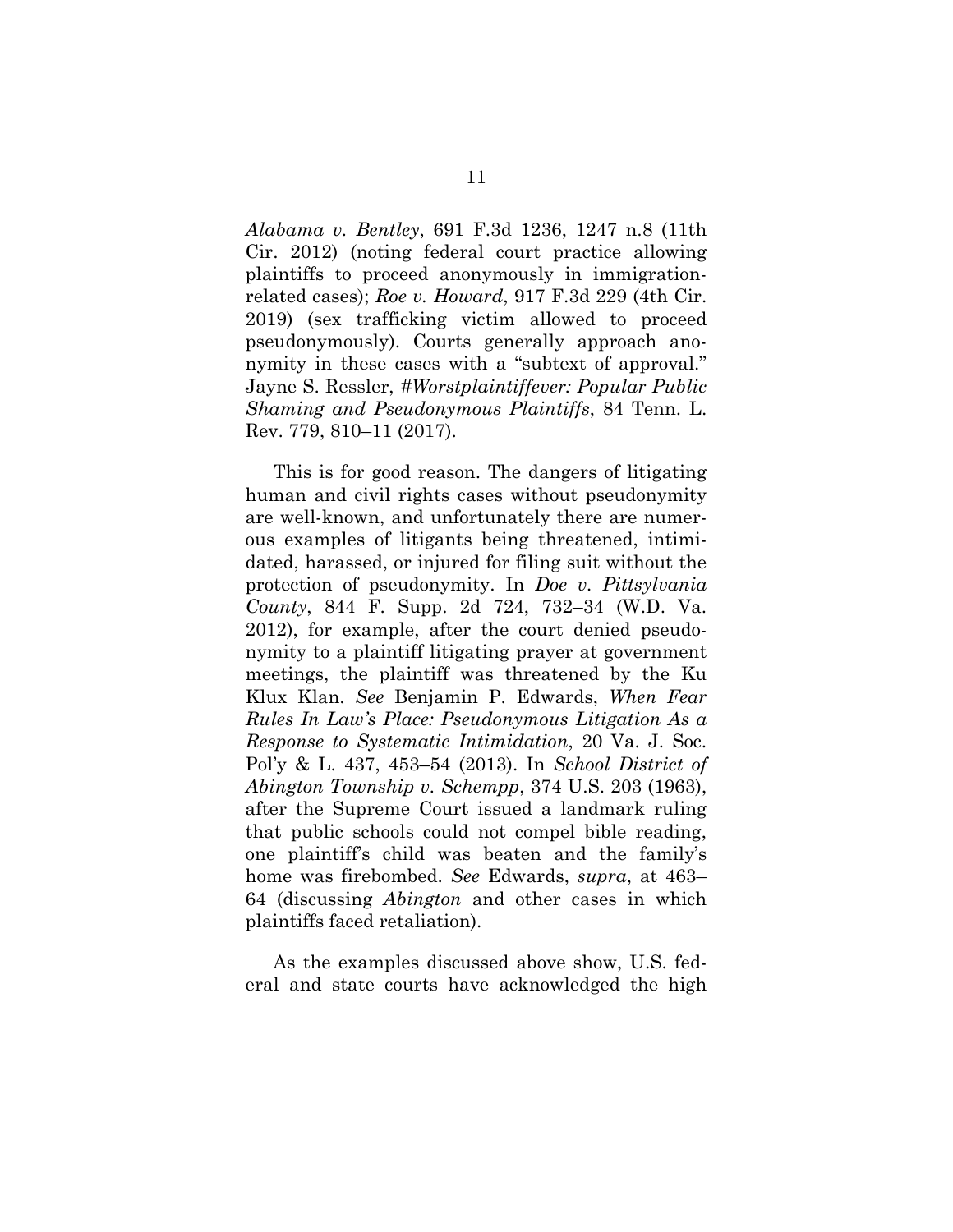stakes for human and civil rights plaintiffs who often face violent threats for vindicating their rights. The Eleventh Circuit's decision—which makes it harder to obtain privacy protections and makes those protections less reliable—will likely chill would-be plaintiffs from pursuing these types of claims at all. For this reason, this case provides a compelling vehicle to clarify the standard for modifying a stipulated Rule 26(c) protective order and thereby restore stability to this important tool for safeguarding the privacy and physical safety of human and civil rights plaintiffs.

## <span id="page-17-0"></span>**II. The Eleventh Circuit's Decision Creates Significant Uncertainty for Litigants with Confidentiality Concerns and Does Not Promote Judicial Economy.**

Human and civil rights litigants often ask themselves a fraught question when deciding whether to file suit: "is it worth risking my life for this?" The petitioners in this very case had to assess whether to file suit given the legitimate risk of violent paramilitary retaliation—including murder.[2](#page-17-1) And human and

<span id="page-17-1"></span><sup>2</sup> According to Human Rights Watch, over 400 human rights defenders have been killed in Colombia since 2016, more than any other country in Latin America. *See* Human Rights Watch, Left Undefended: Killings of Rights Defenders in Colombia's Remote Communities," (Feb. 10, 2021), https://www.hrw.org/ report/2021/02/10/left-undefended/killings-rights-defenderscolombias-remote-communities; *see also* "Colombia Launches Plan to Stem Killings of Activists," Reuters (Feb. 3, 2021), https://www.reuters.com/article/us-colombia-violence/colombialaunches-plan-to-stem-killings-of-activists-idUSKBN2A339Q.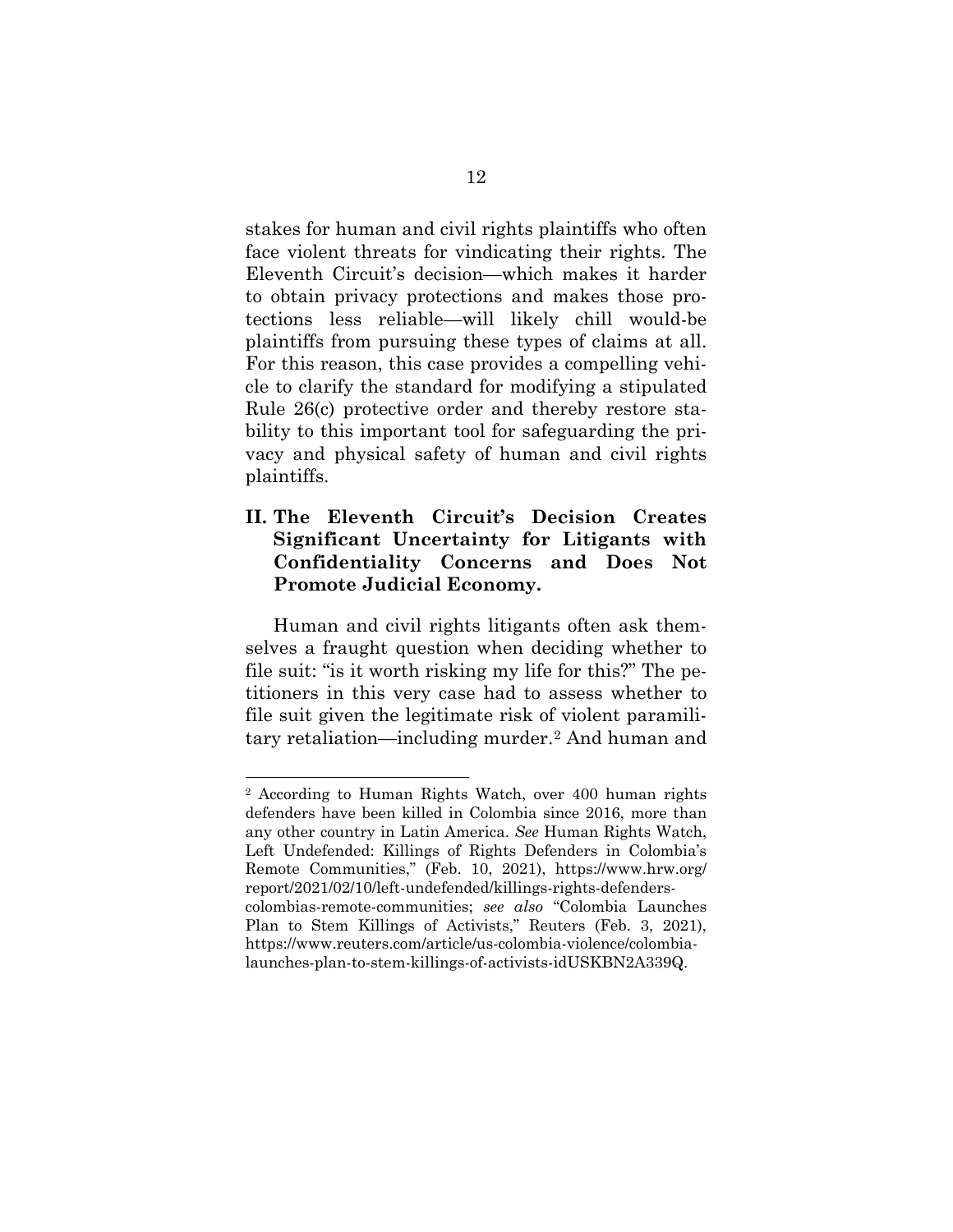civil rights defenders like *Amici* must perform this same risk-reward assessment on behalf of their clients who may be faced with the threat of violent retaliation for filing suit.

Protective orders can reduce the threat of harm by shielding these litigants' identities and confidential information from public disclosure, but only if protective orders are *reliable*. If a party can modify a protective order at any time without a showing of good cause—which is now the law in the Eleventh Circuit—then those protections become illusory and plaintiffs cannot properly assess the risk of pursuing litigation. This case presents a straightforward opportunity and highlights the urgent need for the Court to restore the reliability of protective orders by establishing a uniform standard for modifying such orders and ensuring that the burden be placed on the party seeking the modification.

<span id="page-18-0"></span>The Eleventh Circuit's decision in this case upended the petitioners' reasonable expectation that the protective order would, in fact, protect their identities from being disclosed. Indeed, before the Eleventh Circuit affirmed the trial court's decision to strip the petitioners of pseudonymity, its existing precedent explicitly recognized that litigants rely on protective orders when they disclose confidential information. In *FTC v. AbbVie Products LLC*, the Eleventh Circuit went so far as to say that judges *should* take this reliance into account when presented with a request to modify a protective order. 713 F.3d 54, 68 (11th Cir. 2013). That directive should not be controversial: parties to a stipulated protective order should be entitled to rely on the terms of a legally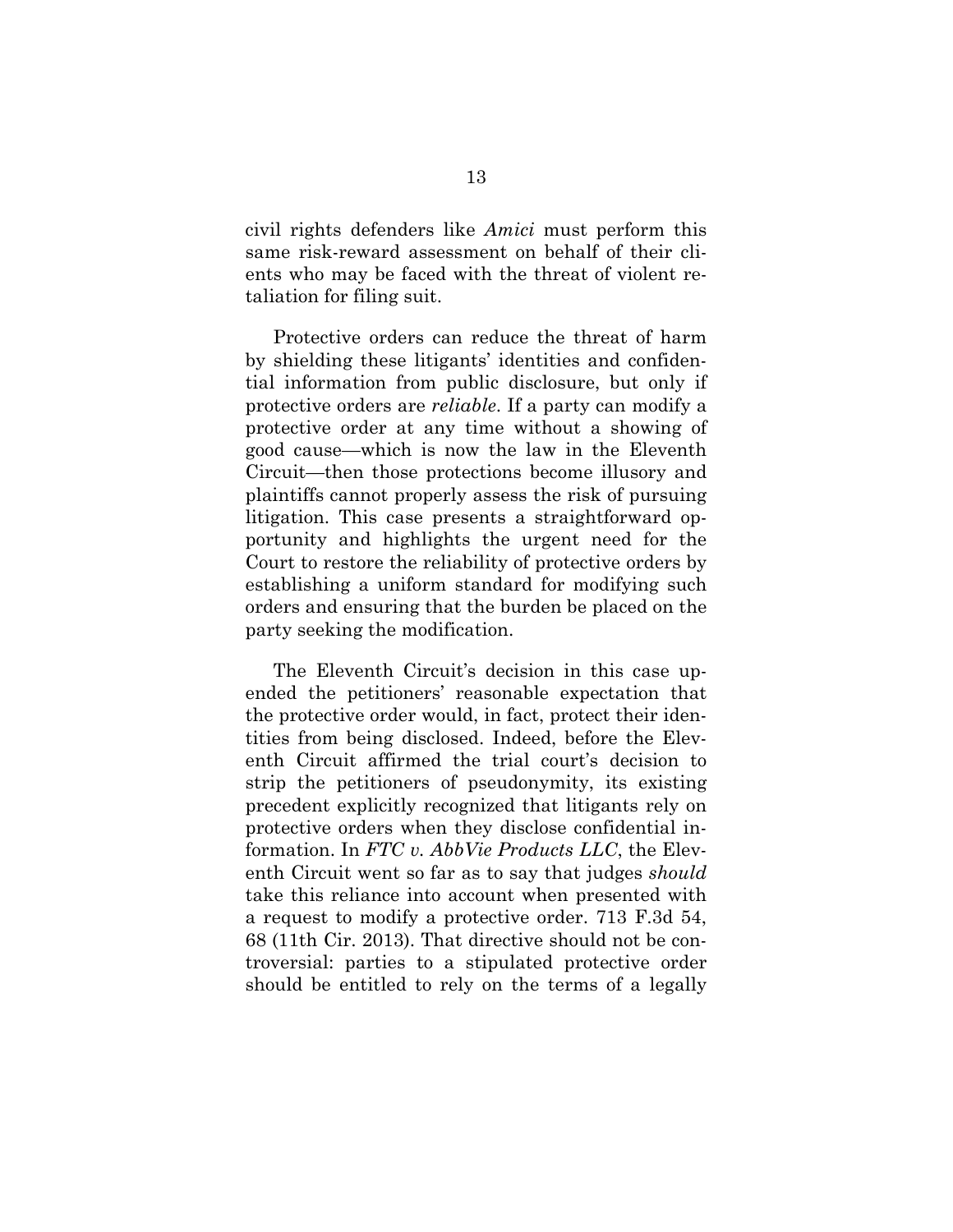enforceable, court-approved order to shield their confidential information from disclosure. But that is no longer the case in the Eleventh Circuit; the decision below effectively treats the bargained-for terms of a stipulated protective order as non-binding.

The Eleventh Circuit's decision also conflicts with the plain text of Rule 26(c). The rule expressly provides that district courts "may, *for good cause*, issue" a protective order, Fed. R. Civ. P. 26(c) (emphasis added). In other words, courts cannot issue a protective order without a showing that the circumstances merit confidentiality.

Yet the Eleventh Circuit determined that litigants routinely submit stipulated protective orders without establishing good cause—and that district courts routinely ignore this requirement by approving these stipulations. (Panel Op. at 22.) Here, the Eleventh Circuit made two troubling assumptions: (a) litigants and federal judges have a habit of flouting the Federal Rules of Civil Procedure, and (b) district court judges generally do not evaluate whether stipulated protective orders are supported by good cause before approving them. The Eleventh Circuit also drew an arbitrary distinction between "stipulated" and "disputed" protective orders to sustain these assumptions. It held that "[w]hen faced with a motion to modify [] a *stipulated* protective order, the party seeking the stipulated order's protection must satisfy Rule 26(c)'s good cause standard." (*Id.* at 23.) This effectively rewrites Rule 26(c). It establishes that courts may issue stipulated protective orders *regardless* of whether the parties have established good cause. And it establishes that courts may en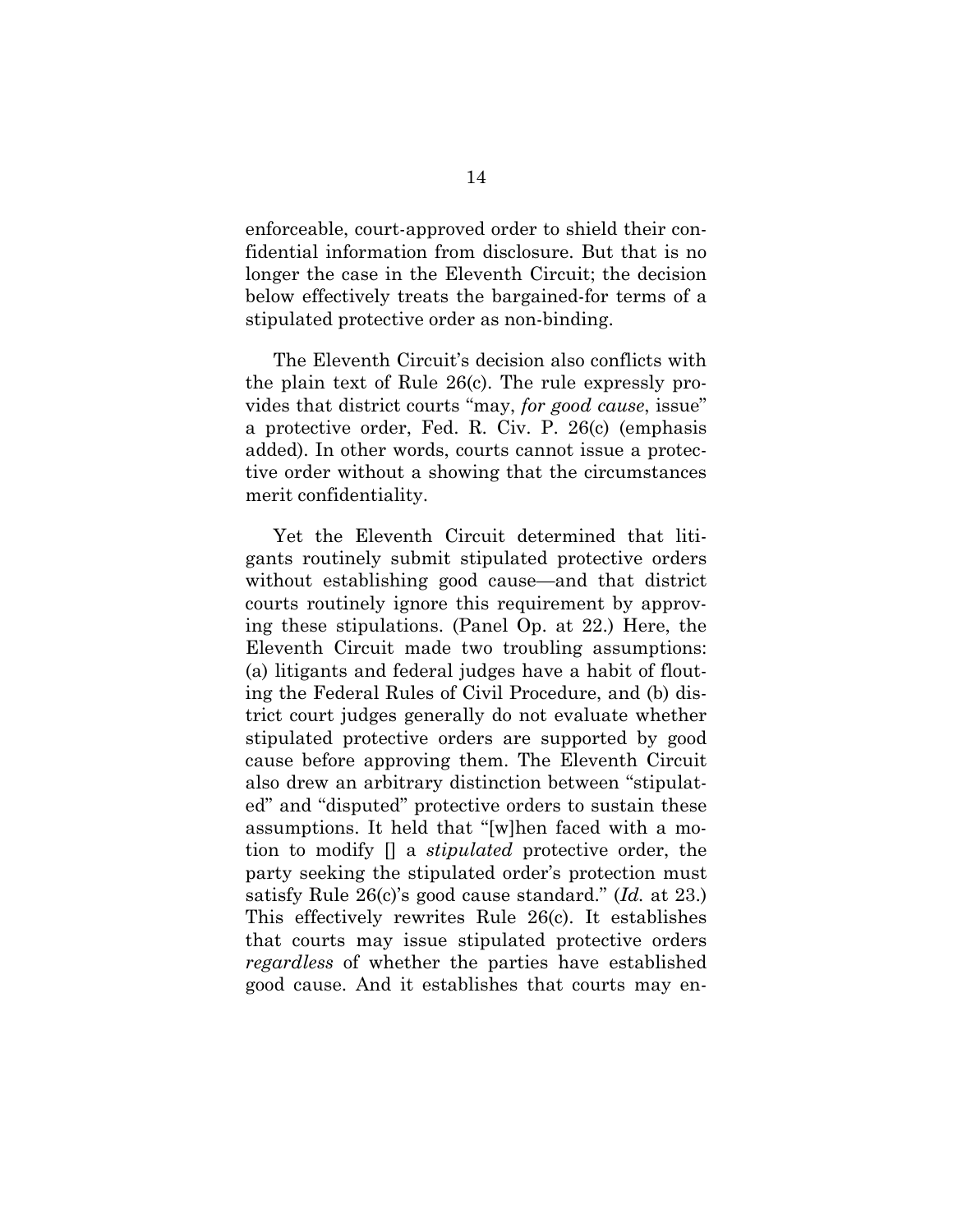tirely forgo the good-cause inquiry unless and until a party seeks the benefit of a (supposedly) judicially enforceable order.

The Eleventh Circuit's interpretation of Rule 26(c) creates a perverse incentive to pull the rug out from under a party with significant privacy concerns. That is because it imposes *no burden whatsoever* on the party seeking to modify a protective order that it negotiated and agreed to, allowing that party to strip its adversary of confidentiality protections that it relied upon throughout the litigation. This new rule will likely encourage defendants to stipulate strategically to protective orders early in cases and, after learning the plaintiffs' identities and obtaining other sensitive information, move to eliminate the plaintiffs' pseudonymity or confidentiality protections from the order—often to harass or intimidate litigants into dropping their case. Such gamesmanship will inevitably follow from a rule that permits litigants to modify stipulated protective orders without showing good cause (or even any prejudice from maintaining the privacy protections).

Additionally, the Eleventh Circuit's distinction between "stipulated" and "disputed" protective orders does not promote judicial economy.[3](#page-20-0) The court held that, unlike stipulated protective orders, the party seeking to modify a *disputed* order bears the

<span id="page-20-0"></span><sup>3</sup> *Amici* note that the protective order in this action was not clearly "stipulated," because the parties submitted competing protective orders and required the district court's intervention to resolve the dispute.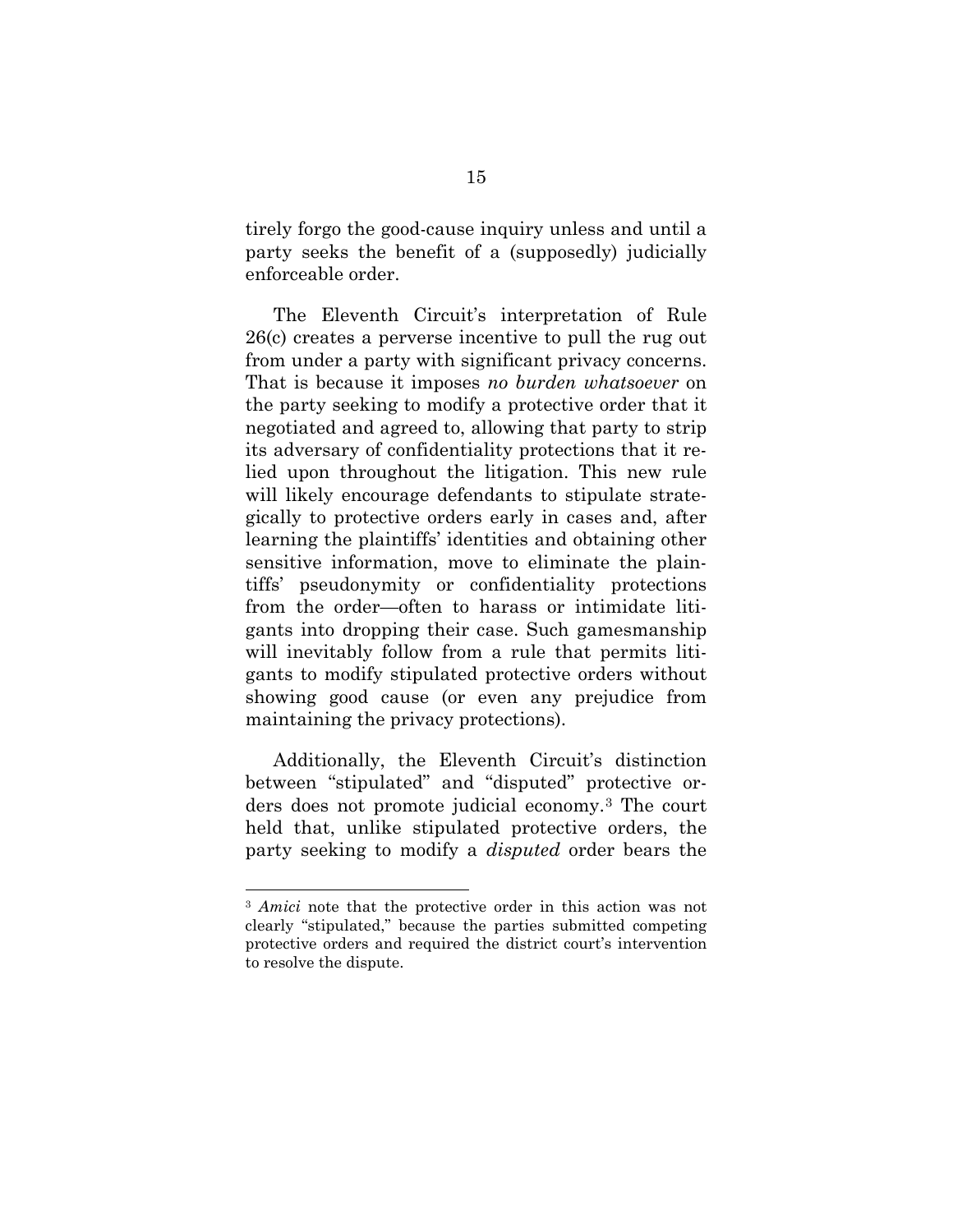burden of showing good cause for the modification. (Panel Op. at 23.) This again ignores the plain text of Rule 26(c), which directs parties seeking a protective order to confer or attempt to confer in good faith with "other affected parties in an effort to resolve the dispute without court action." Fed. R. Civ. P.  $26(c)(1)$ .

<span id="page-21-1"></span>The Eleventh Circuit's decision incentivizes parties to litigate a protective order's terms *and* seek court intervention to resolve the dispute (rather than stipulate) to ensure that the protective order can be relied on and not be modified without a showing of good cause. Moreover, it establishes that the goodcause inquiry in the Eleventh Circuit will now hinge on whether the parties disagreed over a protective order's terms. This divorces the good-cause inquiry from the *reasons* offered by the parties to support the need for a protective order—say, for example, credible threats of retaliation—and communicates that those reasons alone cannot establish good cause. This will inevitably require litigants and courts to devote more time and resources to collateral issues unrelated to the merits of the case that could otherwise be resolved between the parties.

### **CONCLUSION**

<span id="page-21-0"></span>For all the foregoing reasons, *Amici* respectfully request that the Court grant the petition.